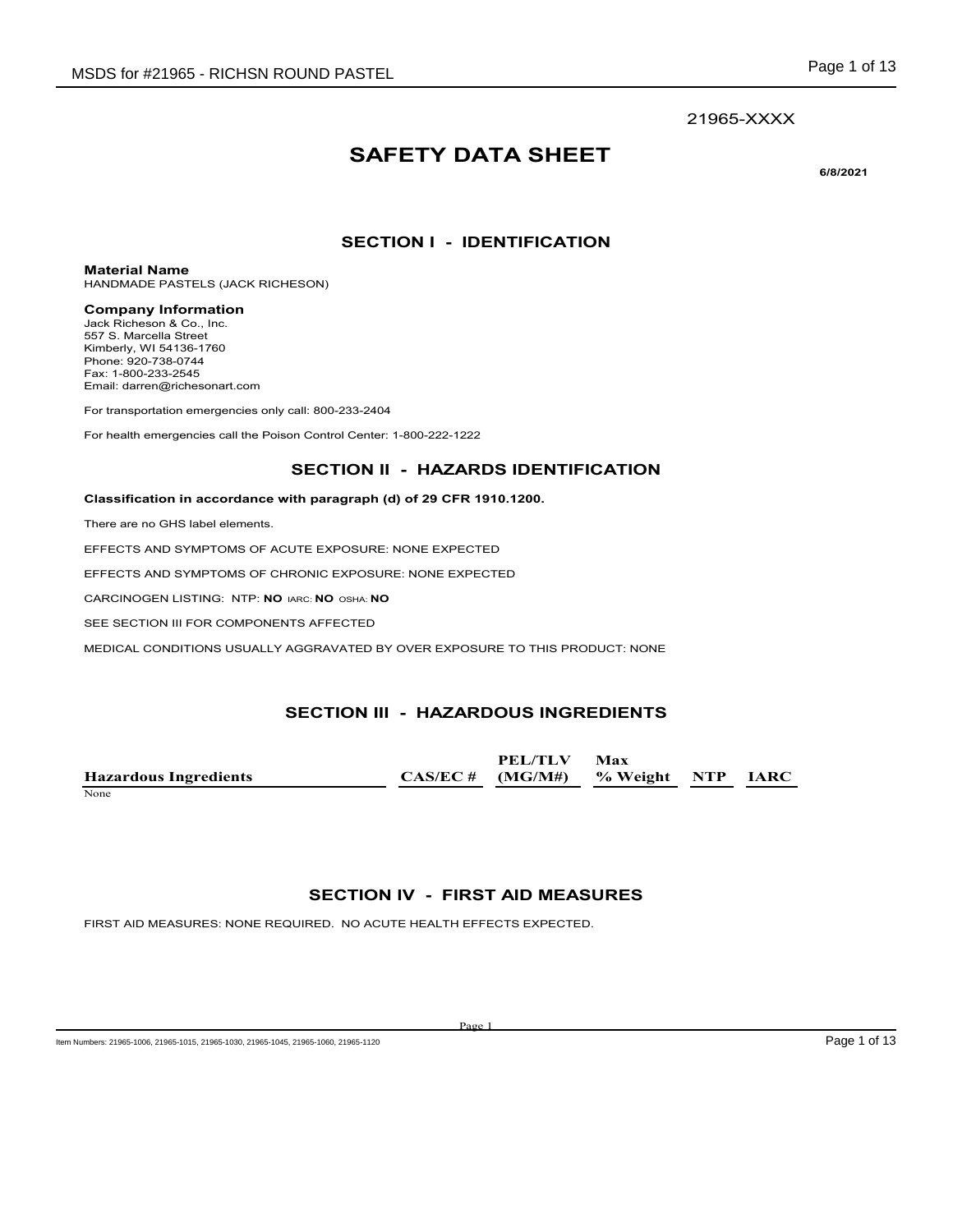#### **SECTION V - FIRE FIGHTING MEASURES**

FLASH POINT (METHOD): N/A  $\blacksquare$  AUTOIGNITION TEMPERATURE: N/A EXPLOSION LIMITS IN AIR (% BY VOLUME): NOT EXPLOSIVE EXTINGUISHING MEDIA: NO SPECIAL MEDIA REQUIRED FIRE FIGHTING PROCEDURES: NO SPECIAL FIRE FIGHTING PROCEDURES REQUIRED UNUSUAL FIRE & EXPLOSION HAZARDS: NOT COMBUSTIBLE

## **SECTION VI - ACCIDENTAL RELEASE MEASURES**

STEPS TO BE TAKEN IN CASE A MATERIAL IS SPILLED: Clean up in accordance with all applicable regulations. Absorb spillage with noncombustible, absorbent material. For waste disposal, see Section XIII

## **SECTION VII - HANDLING AND STORAGE**

PRECAUTIONS TO BE TAKEN DURING STORAGE AND HANDLING: Good industrial hygiene practice requires that exposure be maintained below the TLV. This is preferably achieved through the provision of adequate ventilation. When exposure cannot be adequately controlled in this way, personal respiratory protection should be employed.

#### **SECTION VIII - EXPOSURE CONTROLS / PERSONAL PROTECTION**

RESPIRATORY PROTECTION AND SPECIAL VENTILATION REQUIREMENTS: NONE REQUIRED OTHER PROTECTIVE EQUIPMENT (GLOVES, GOGGLES, ETC): NONE REQUIRED WORK/HYGIENE PRACTICES: NONE REQUIRED ENGINEERING CONTROLS: NONE REQUIRED

### **SECTION IX - PHYSICAL AND CHEMICAL PROPERTIES**

BOILING POINT: N/A<br>
VAPOR PRESSURE: N/A<br>
VAPOR PRESSURE: N/A SPECIFIC VAPOR DENSITY (AIR=1): N/A<br>SOLUBILITY IN WATER: N/A

FLASH POINT (METHOD): N/A<br>SPECIFIC GRAVITY: N/A REACTIVITY IN WATER: NON-REACTIVE

## **SECTION X - STABILITY AND REACTIVITY**

HAZARDOUS POLYMERIZATION PRODUCTS: N/A STABILITY: STABLE CONDITIONS TO AVOID: N/A INCOMPATIBILITY (MATERIALS TO AVOID): N/A HAZARDOUS DECOMPOSITION PRODUCTS: Carbon monoxide, carbon dioxide and smoke

## **SECTION XI - TOXICOLOGICAL INFORMATION**

ACUTE EFFECTS ASSOCIATED WITH USE OF THIS MATERIAL: NONE EXPECTED The summated LD50 is >50000 mg/kg. The summated LC50 is 17172 mg/cubic meter. This product is not considered to be a known or suspected human carcinogen by NTP, IARC or OSHA (see section III)

### **SECTION XII - ECOLOGICAL INFORMATION**

HARMFUL EFFECTS KNOWN OTHER THAN THOSE ASSOCIATED WITH SUSPENDED INERT SOLIDS IN WATER.

Page 2

Item Numbers: 21965-1006, 21965-1015, 21965-1030, 21965-1045, 21965-1045, 21965-1080, 21965-1120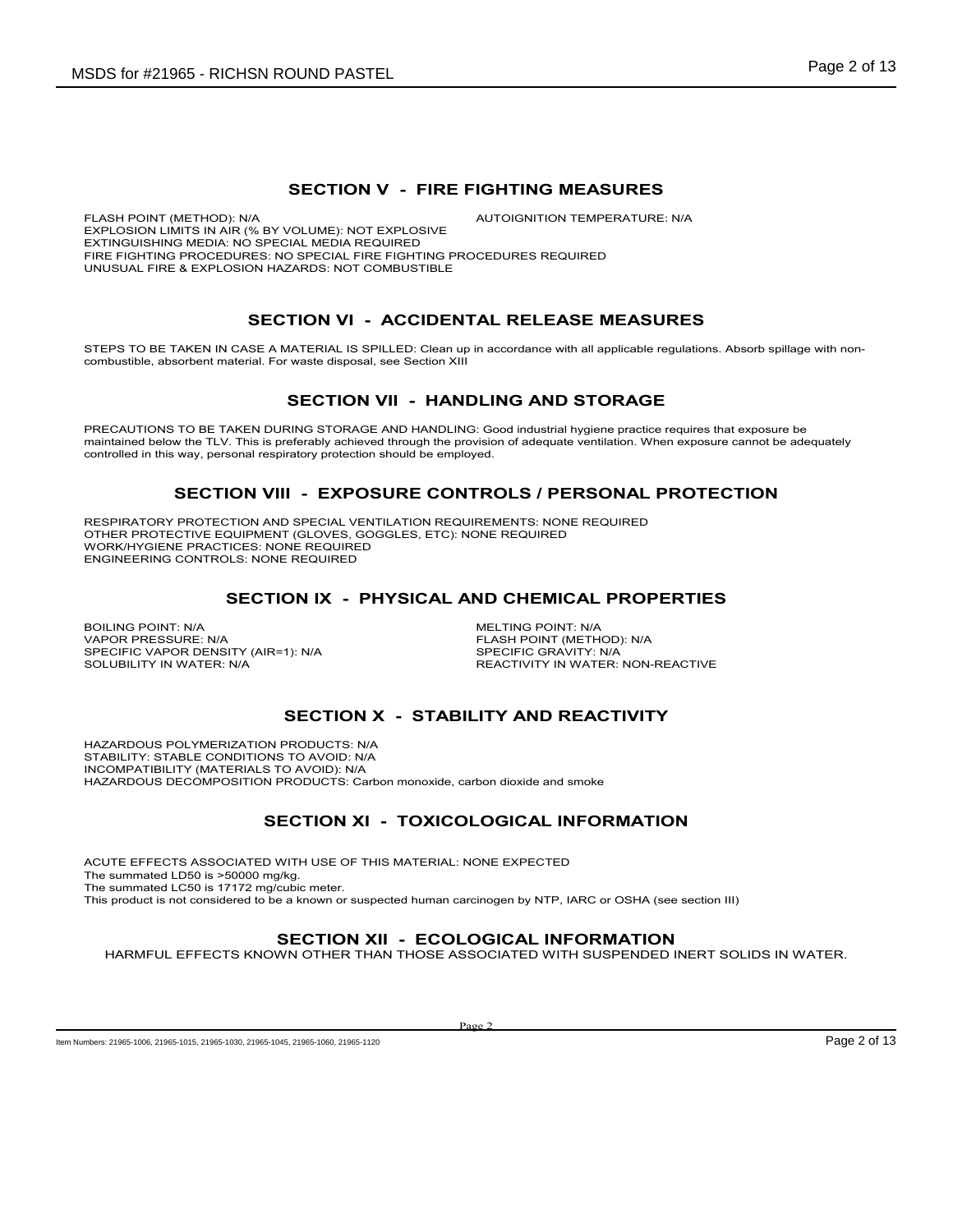#### **SECTION XIII - DISPOSAL CONSIDERATIONS**

RCRA HAZARD CLASS (40 CFR 261): THIS PRODUCT IS NOT CLASSIFIED AS A HAZARDOUS WASTE. WASTE DISPOSAL METHOD: DISPOSE OF IN ACCORDANCE WITH FEDERAL, STATE AND LOCAL REGULATIONS.

#### **SECTION XIV - TRANSPORTATION INFORMATION**

U.S. DOT (49 CFR 172.101): THIS IS NOT A HAZARDOUS MATERIAL AS CLASSIFIED BY CFR 172.101.

## **SECTION XV - REGULATORY INFORMATION**

CONTENTS OF THIS SDS COMPLY WITH OSHA HAZARD COMMUNICATION STANDARD 29 CFR 1910.1200

EPA SARA TITLE III CHEMICAL LISTINGS: SECTION 302.4 EXTREMELY HAZARDOUS SUBSTANCES (40 CFR 355): **NONE** 

SECTION 313 TOXIC CHEMICALS (40 CFR 372): NONE

INTERNATIONAL REGULATIONS

CANADIAN WHMIS: THIS PRODUCT IS A CONTROLLED PRODUCT UNDER CANADA'S WORKPLACE HAZARDOUS MATERIALS INFORMATION SYSTEM. IT CONTAINS THE FOLLOWING TOXIC OR HIGHLY TOXIC MATERIALS: COPPER PHTHALOCYANINE FERRIC OXIDE

SUPPLEMENTAL STATE COMPLIANCE INFORMATION:

THIS PRODUCT CONTAINS THE FOLLOWING CHEMICAL(S) LISTED UNDER CALIFORNIA'S RIGHT TO KNOW PROGRAM: PIGMENT WHITE 6 (TITANIUM DIOXIDE)

THIS PRODUCT CONTAINS THE FOLLOWING CHEMICAL(S) LISTED UNDER NEW JERSEY'S RIGHT TO KNOW PROGRAM: PIGMENT RED 101 PIGMENT WHITE 6

THIS PRODUCT CONTAINS THE FOLLOWING CHEMICAL(S) REQUIRING NOTIFICATION TO THE STATE OF WASHINGTON UNDER THEIR CHILDREN'S SAFE PRODUCTS ACT: NONE

THIS PRODUCT CONTAINS THE FOLLOWING CHEMICAL(S) LISTED IN FLORIDA'S TOXIC SUBSTANCE LIST: IRON OXIDE FUME

THIS PRODUCT CONTAINS THE FOLLOWING CHEMICAL(S) LISTED IN MAINE'S PRIORITY CHEMICAL LIST: NONE

THIS PRODUCT CONTAINS THE FOLLOWING CHEMICALS CONSIDERED BY VERMONT AS BEING OF VERY HIGH CONCERN TO CHILDREN: NONE

THIS PRODUCT CONTAINS THE FOLLOWING CHEMICAL(S) LISTED IN MASSACHUSETTS HAZARDOUS SUBSTANCE LIST: IRON OXIDE DUST TITANIUM DIOXIDE

THIS PRODUCT CONTAINS THE FOLLOWING CHEMICAL(S) LISTED ON MICHIGAN'S CRITICAL MATERIALS REGISTER: NONE

THIS PRODUCT CONTAINS THE FOLLOWING CHEMICAL(S) LISTED ON MINNESOTA'S HAZARDOUS SUBSTANCES LIST: IRON OXIDE FUME (FE2O3) AS FE

Item Numbers: 21965-1006, 21965-1015, 21965-1030, 21965-1045, 21965-1045, 21965-1080, 21965-1120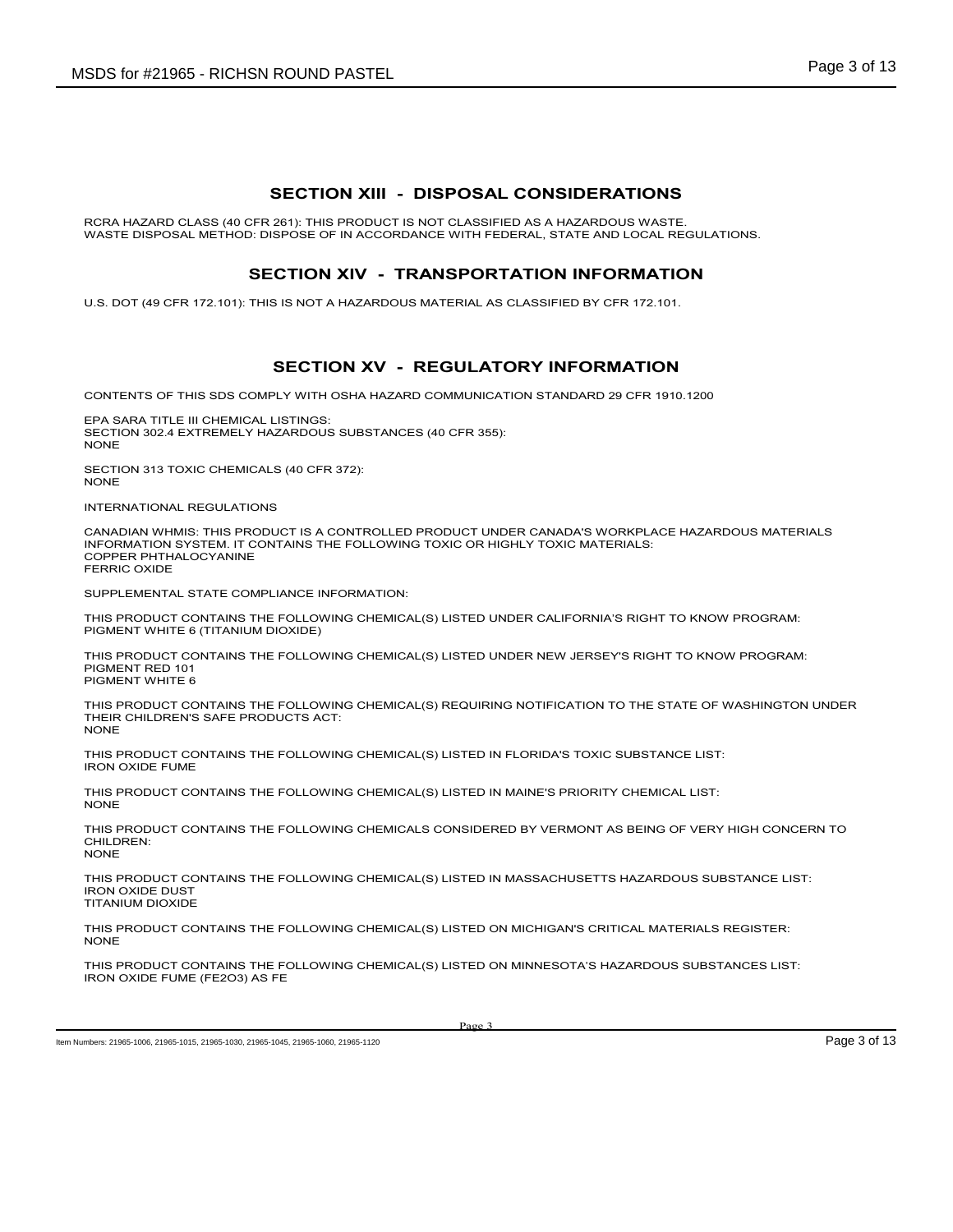LIMESTONE TITANIUM DIOXIDE

THIS PRODUCT CONTAINS THE FOLLOWING CHEMICAL(S) LISTED IN PENNSYLVANIA'S HAZARDOUS SUBSTANCES LIST: IRON OXIDE TITANIUM OXIDE

#### Under CPSC's consumer product regulations (16CFR1500.3 and 150014), this product has the following required acute and chronic hazard labeling:

#### **NONE**

## **SECTION XVI - OTHER INFORMATION**

Disclaimer: We believe the statements, technical information and recommendations contained herein are reliable, but they are given without warranty or guarantee of any kind. The information contained in this document appli

**LAST REVISION DATE: 06/08/2021**

**Prepared by Duke OEM Toxicology**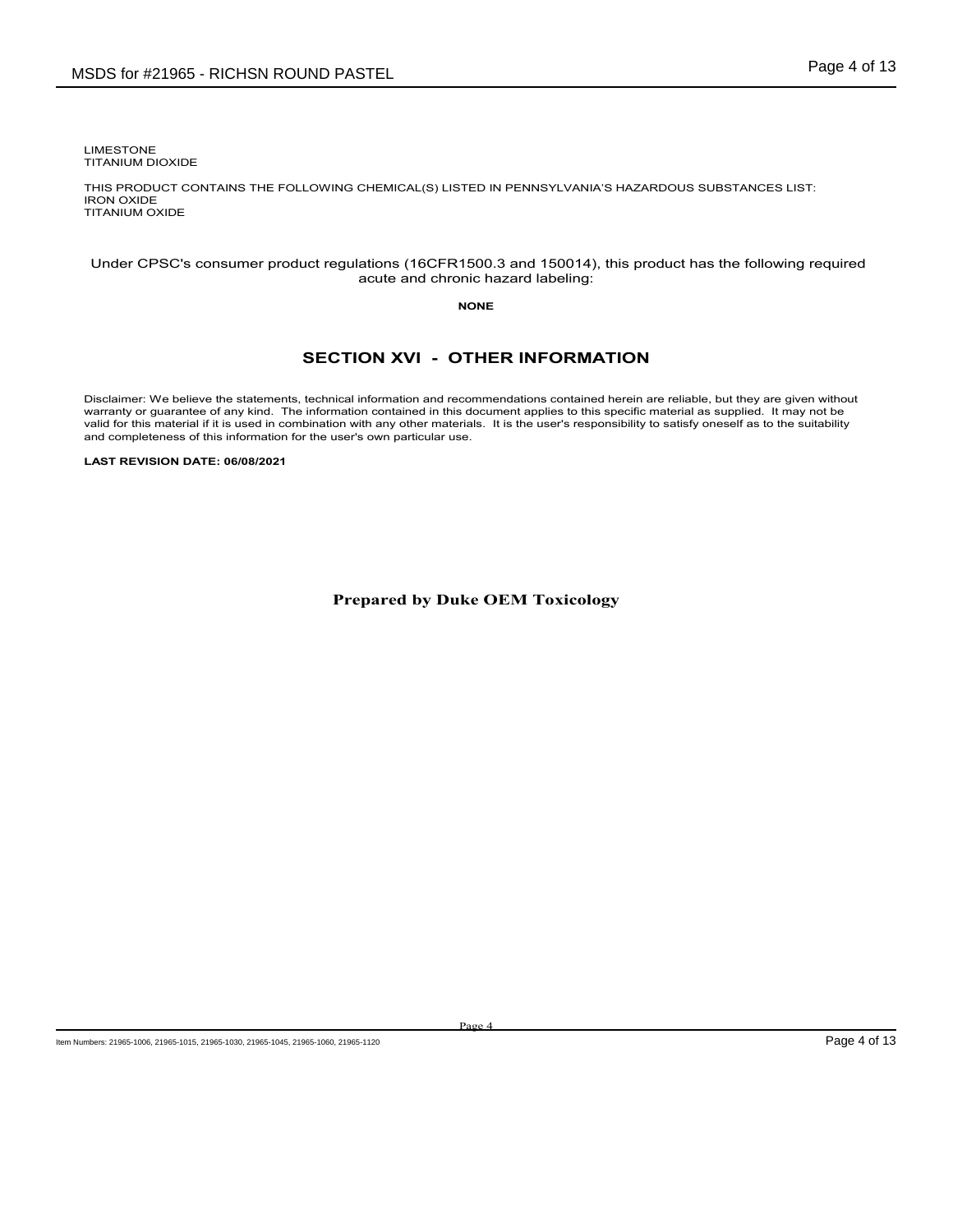## **COLOR INFORMATION**

THIS SDS APPLIES TO THE FOLLOWING COLORS WHICH ARE ASSOCIATED WITH HAZARDOUS AND/OR NON-HAZARDOUS INGREDIENTS

| <b>Product Color</b>             | <b>SKU</b><br><b>Hazardous Ingredient</b> |
|----------------------------------|-------------------------------------------|
| <b>BLUE 1</b>                    | (NONE)                                    |
| <b>BLUE 10</b>                   | (NONE)                                    |
| <b>BLUE 11</b>                   | (NONE)                                    |
| <b>BLUE 12</b>                   | (NONE)                                    |
| <b>BLUE 13</b>                   | (NONE)                                    |
| <b>BLUE 14</b>                   | (NONE)                                    |
| <b>BLUE 15</b>                   | (NONE)                                    |
| <b>BLUE 16</b>                   | (NONE)                                    |
| <b>BLUE 17</b>                   | (NONE)                                    |
| <b>BLUE 18</b>                   | (NONE)                                    |
| <b>BLUE 19</b>                   | (NONE)                                    |
| BLUE 2                           | (NONE)                                    |
| <b>BLUE 20</b>                   | (NONE)                                    |
| BLUE 21                          | (NONE)                                    |
| <b>BLUE 22</b>                   | (NONE)                                    |
| <b>BLUE 23</b>                   | (NONE)                                    |
| <b>BLUE 24</b>                   | (NONE)                                    |
| <b>BLUE 25</b>                   |                                           |
|                                  | (NONE)                                    |
| <b>BLUE 26</b>                   | (NONE)                                    |
| <b>BLUE 27</b>                   | (NONE)                                    |
| <b>BLUE 28</b>                   | (NONE)                                    |
| <b>BLUE 29</b>                   | (NONE)                                    |
| BLUE 3                           | (NONE)                                    |
| <b>BLUE 30</b>                   | (NONE)                                    |
| BLUE 31                          | (NONE)                                    |
| <b>BLUE 32</b>                   | (NONE)                                    |
| <b>BLUE 33</b>                   | (NONE)                                    |
| <b>BLUE 34</b>                   | (NONE)                                    |
| <b>BLUE 35</b>                   | (NONE)                                    |
| <b>BLUE 36</b>                   | (NONE)                                    |
| <b>BLUE 37</b><br><b>BLUE 38</b> | (NONE)                                    |
| <b>BLUE 39</b>                   | (NONE)<br>(NONE)                          |
| <b>BLUE 4</b>                    | (NONE)                                    |
| BLUE 5                           | (NONE)                                    |
| BLUE 6                           | (NONE)                                    |
| <b>BLUE 7</b>                    | (NONE)                                    |
| <b>BLUE 8</b>                    | (NONE)                                    |
| <b>BLUE 9</b>                    | (NONE)                                    |
| <b>EARTH-BROWN 1</b>             | (NONE)                                    |
| <b>EARTH-BROWN 10</b>            | (NONE)                                    |
| <b>EARTH-BROWN 11</b>            | (NONE)                                    |
| <b>EARTH-BROWN 12</b>            | (NONE)                                    |
| <b>EARTH-BROWN 13</b>            | (NONE)                                    |
| <b>EARTH-BROWN 14</b>            | (NONE)                                    |
| <b>EARTH-BROWN 15</b>            | (NONE)                                    |
| <b>EARTH-BROWN 16</b>            | (NONE)                                    |
| <b>EARTH-BROWN 17</b>            | (NONE)                                    |
| <b>EARTH-BROWN 18</b>            | (NONE)                                    |
| <b>EARTH-BROWN 19</b>            | (NONE)                                    |
| <b>EARTH-BROWN 2</b>             | (NONE)                                    |
| <b>EARTH-BROWN 20</b>            | (NONE)                                    |
| <b>EARTH-BROWN 21</b>            | (NONE)                                    |
| <b>EARTH-BROWN 22</b>            | (NONE)                                    |
| <b>EARTH-BROWN 23</b>            | (NONE)                                    |
| <b>EARTH-BROWN 24</b>            | (NONE)                                    |
| <b>EARTH-BROWN 25</b>            | (NONE)                                    |
|                                  |                                           |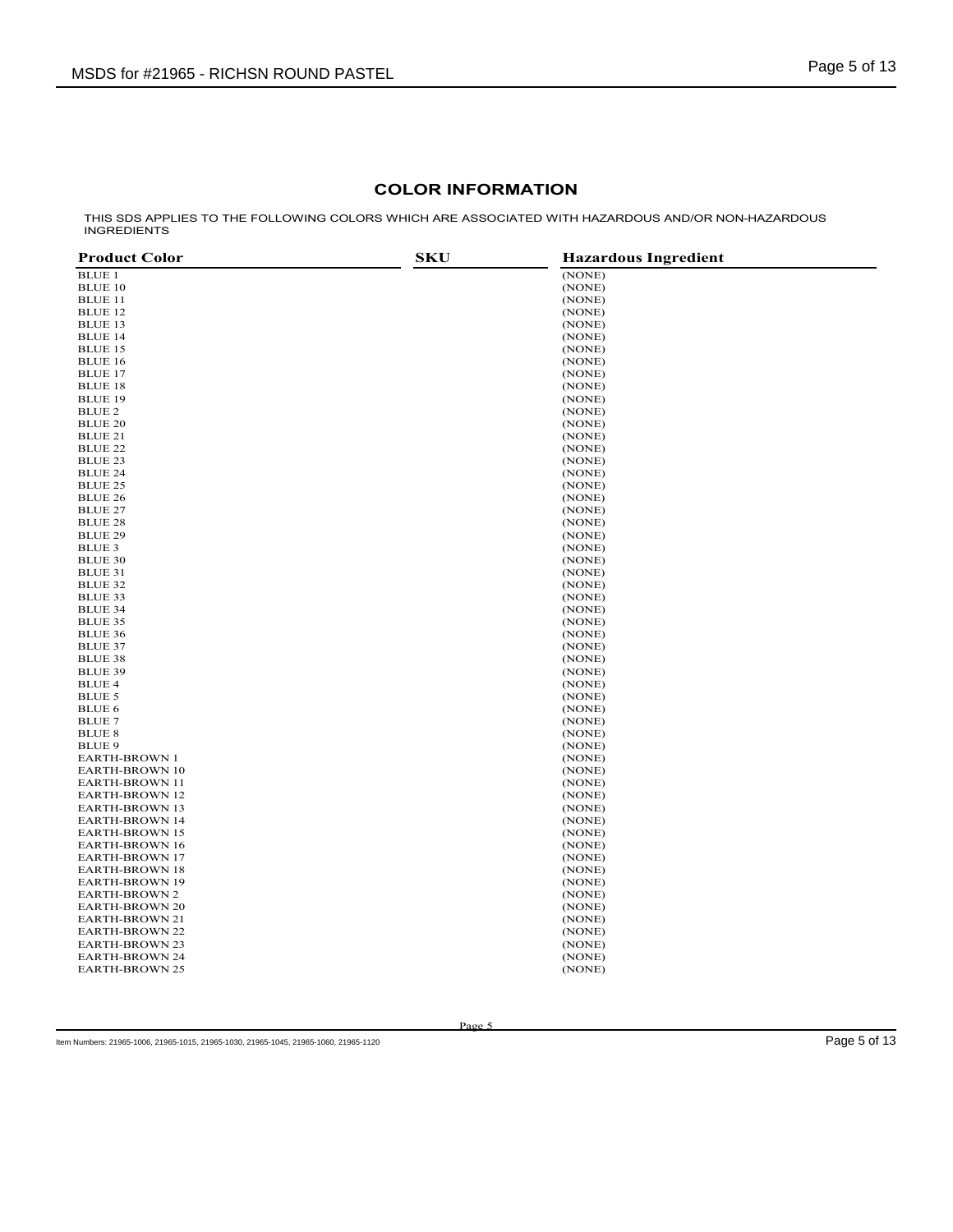| <b>Product Color</b>                             | <b>SKU</b> | <b>Hazardous Ingredient</b> |
|--------------------------------------------------|------------|-----------------------------|
| <b>EARTH-BROWN 26</b>                            |            | (NONE)                      |
| <b>EARTH-BROWN 27</b>                            |            | (NONE)                      |
| <b>EARTH-BROWN 28</b>                            |            | (NONE)                      |
| <b>EARTH-BROWN 29</b>                            |            | (NONE)                      |
| EARTH-BROWN 3                                    |            | (NONE)                      |
| <b>EARTH-BROWN 30</b>                            |            | (NONE)                      |
| <b>EARTH-BROWN 31</b>                            |            | (NONE)                      |
| <b>EARTH-BROWN 32</b>                            |            | (NONE)                      |
| <b>EARTH-BROWN 33</b>                            |            | (NONE)                      |
| <b>EARTH-BROWN 34</b>                            |            | (NONE)                      |
| <b>EARTH-BROWN 35</b>                            |            | (NONE)                      |
| <b>EARTH-BROWN 36</b>                            |            | (NONE)                      |
| <b>EARTH-BROWN 37</b>                            |            | (NONE)                      |
| <b>EARTH-BROWN 38</b>                            |            | (NONE)                      |
| <b>EARTH-BROWN 39</b>                            |            | (NONE)                      |
| <b>EARTH-BROWN 4</b>                             |            | (NONE)                      |
| <b>EARTH-BROWN 40</b>                            |            | (NONE)                      |
| <b>EARTH-BROWN 41</b>                            |            | (NONE)                      |
| <b>EARTH-BROWN 42</b>                            |            | (NONE)                      |
| <b>EARTH-BROWN 43</b>                            |            | (NONE)                      |
| <b>EARTH-BROWN 44</b>                            |            | (NONE)                      |
| <b>EARTH-BROWN 45</b>                            |            | (NONE)                      |
| <b>EARTH-BROWN 46</b>                            |            | (NONE)                      |
| <b>EARTH-BROWN 47</b>                            |            | (NONE)                      |
| <b>EARTH-BROWN 5</b>                             |            | (NONE)                      |
| <b>EARTH-BROWN 6</b>                             |            | (NONE)                      |
| <b>EARTH-BROWN 7</b>                             |            | (NONE)                      |
| <b>EARTH-BROWN 8</b>                             |            | (NONE)                      |
| <b>EARTH-BROWN 9</b>                             |            | (NONE)                      |
| <b>EARTH-GREEN 1</b><br><b>EARTH-GREEN 10</b>    |            | (NONE)                      |
| <b>EARTH-GREEN 11</b>                            |            | (NONE)<br>(NONE)            |
| <b>EARTH-GREEN 12</b>                            |            | (NONE)                      |
| <b>EARTH-GREEN 13</b>                            |            | (NONE)                      |
| <b>EARTH-GREEN 14</b>                            |            | (NONE)                      |
| <b>EARTH-GREEN 15</b>                            |            | (NONE)                      |
| <b>EARTH-GREEN 16</b>                            |            | (NONE)                      |
| <b>EARTH-GREEN 17</b>                            |            | (NONE)                      |
| <b>EARTH-GREEN 18</b>                            |            | (NONE)                      |
| <b>EARTH-GREEN 19</b>                            |            | (NONE)                      |
| <b>EARTH-GREEN 2</b>                             |            | (NONE)                      |
| <b>EARTH-GREEN 20</b>                            |            | (NONE)                      |
| <b>EARTH-GREEN 21</b>                            |            | (NONE)                      |
| <b>EARTH-GREEN 22</b>                            |            | (NONE)                      |
| <b>EARTH-GREEN 23</b>                            |            | (NONE)                      |
| <b>EARTH-GREEN 24</b>                            |            | (NONE)                      |
| <b>EARTH-GREEN 3</b>                             |            | (NONE)                      |
| <b>EARTH-GREEN 4</b>                             |            | (NONE)                      |
| <b>EARTH-GREEN 5</b>                             |            | (NONE)                      |
| <b>EARTH-GREEN 6</b>                             |            | (NONE)                      |
| <b>EARTH-GREEN 7</b>                             |            | (NONE)                      |
| <b>EARTH-GREEN 8</b>                             |            | (NONE)                      |
| <b>EARTH-GREEN 9</b>                             |            | (NONE)                      |
| <b>EARTH-ORANGE 1</b>                            |            | (NONE)                      |
| <b>EARTH-ORANGE 10</b>                           |            | (NONE)                      |
| <b>EARTH-ORANGE 11</b>                           |            | (NONE)                      |
| <b>EARTH-ORANGE 12</b>                           |            | (NONE)                      |
| <b>EARTH-ORANGE 13</b>                           |            | (NONE)                      |
| <b>EARTH-ORANGE 14</b>                           |            | (NONE)                      |
| <b>EARTH-ORANGE 15</b>                           |            | (NONE)                      |
| <b>EARTH-ORANGE 16</b><br><b>EARTH-ORANGE 17</b> |            | (NONE)<br>(NONE)            |
| <b>EARTH-ORANGE 18</b>                           |            | (NONE)                      |
| <b>EARTH-ORANGE 19</b>                           |            | (NONE)                      |
| <b>EARTH-ORANGE 2</b>                            |            | (NONE)                      |
| <b>EARTH-ORANGE 20</b>                           |            | (NONE)                      |
|                                                  |            |                             |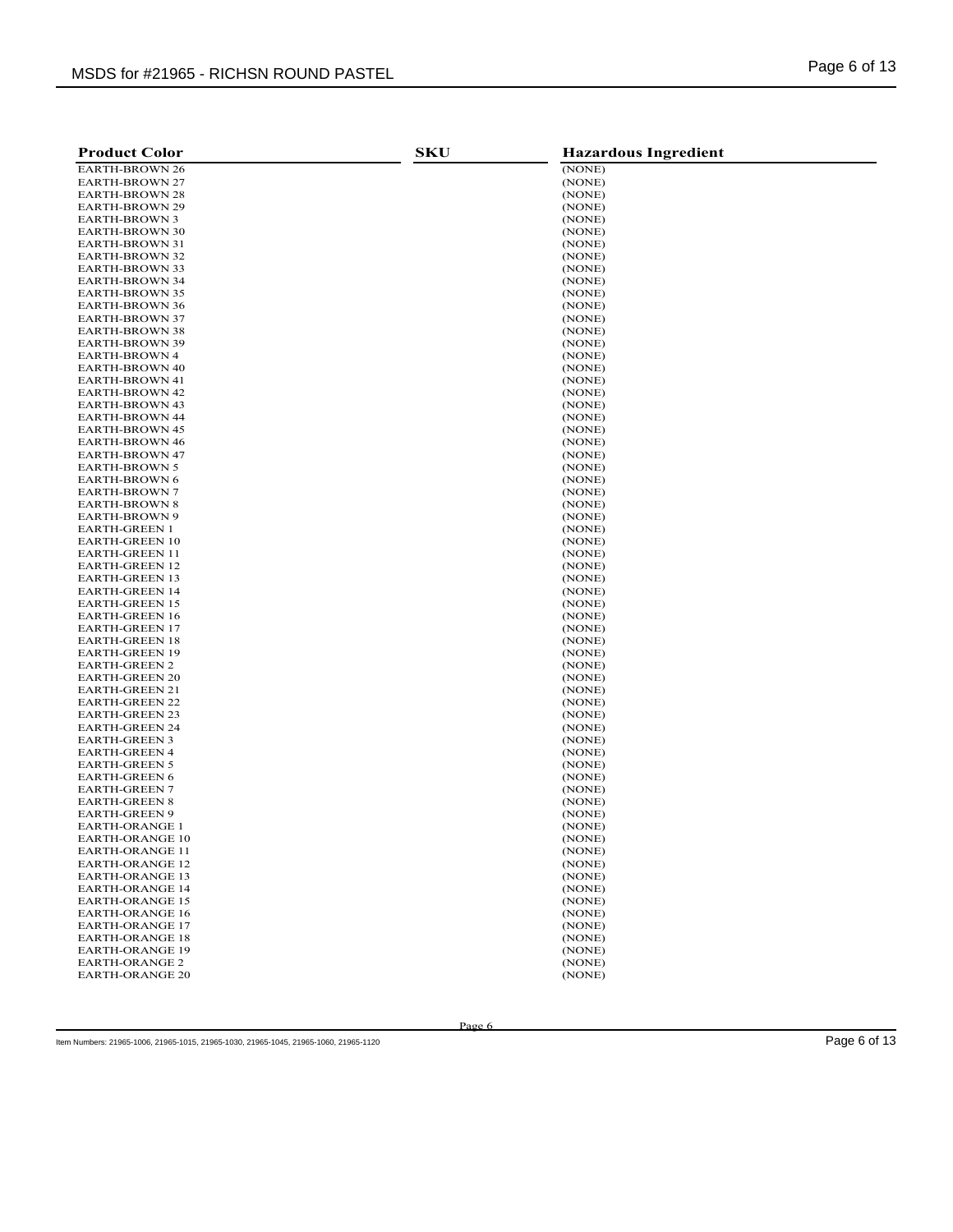| <b>Product Color</b>                       | <b>SKU</b> | <b>Hazardous Ingredient</b> |
|--------------------------------------------|------------|-----------------------------|
| <b>EARTH-ORANGE 21</b>                     |            | (NONE)                      |
| <b>EARTH-ORANGE 22</b>                     |            | (NONE)                      |
| <b>EARTH-ORANGE 23</b>                     |            | (NONE)                      |
| <b>EARTH-ORANGE 24</b>                     |            | (NONE)                      |
| <b>EARTH-ORANGE 25</b>                     |            | (NONE)                      |
| <b>EARTH-ORANGE 26</b>                     |            | (NONE)                      |
| <b>EARTH-ORANGE 27</b>                     |            | (NONE)                      |
| <b>EARTH-ORANGE 28</b>                     |            | (NONE)                      |
| <b>EARTH-ORANGE 29</b>                     |            | (NONE)                      |
| <b>EARTH-ORANGE 3</b>                      |            | (NONE)                      |
| <b>EARTH-ORANGE 30</b>                     |            | (NONE)                      |
| <b>EARTH-ORANGE 31</b>                     |            | (NONE)                      |
| <b>EARTH-ORANGE 4</b>                      |            | (NONE)                      |
| <b>EARTH-ORANGE 5</b>                      |            | (NONE)                      |
| <b>EARTH-ORANGE 6</b>                      |            | (NONE)                      |
| <b>EARTH-ORANGE 7</b>                      |            | (NONE)                      |
| <b>EARTH-ORANGE 8</b>                      |            | (NONE)                      |
| <b>EARTH-ORANGE 9</b>                      |            | (NONE)                      |
| <b>EARTH-RED 1</b>                         |            | (NONE)                      |
| <b>EARTH-RED 10</b>                        |            | (NONE)                      |
| EARTH-RED 11                               |            | (NONE)                      |
| <b>EARTH-RED 12</b>                        |            | (NONE)                      |
| <b>EARTH-RED 13</b>                        |            | (NONE)                      |
| <b>EARTH-RED 14</b>                        |            | (NONE)                      |
| <b>EARTH-RED 15</b>                        |            | (NONE)                      |
| EARTH-RED 16                               |            | (NONE)                      |
| <b>EARTH-RED 17</b>                        |            | (NONE)                      |
| <b>EARTH-RED 18</b>                        |            | (NONE)                      |
| <b>EARTH-RED 19</b>                        |            | (NONE)                      |
| <b>EARTH-RED 2</b>                         |            | (NONE)                      |
| <b>EARTH-RED 20</b>                        |            | (NONE)                      |
| <b>EARTH-RED 21</b>                        |            | (NONE)                      |
| <b>EARTH-RED 22</b><br><b>EARTH-RED 23</b> |            | (NONE)                      |
| <b>EARTH-RED 24</b>                        |            | (NONE)<br>(NONE)            |
| <b>EARTH-RED 25</b>                        |            | (NONE)                      |
| <b>EARTH-RED 26</b>                        |            | (NONE)                      |
| <b>EARTH-RED 27</b>                        |            | (NONE)                      |
| <b>EARTH-RED 28</b>                        |            | (NONE)                      |
| <b>EARTH-RED 29</b>                        |            | (NONE)                      |
| EARTH-RED 3                                |            | (NONE)                      |
| <b>EARTH-RED 30</b>                        |            | (NONE)                      |
| EARTH-RED 31                               |            | (NONE)                      |
| <b>EARTH-RED 32</b>                        |            | (NONE)                      |
| <b>EARTH-RED 33</b>                        |            | (NONE)                      |
| <b>EARTH-RED 4</b>                         |            | (NONE)                      |
| <b>EARTH-RED 5</b>                         |            | (NONE)                      |
| <b>EARTH-RED 6</b>                         |            | (NONE)                      |
| <b>EARTH-RED 7</b>                         |            | (NONE)                      |
| <b>EARTH-RED 8</b>                         |            | (NONE)                      |
| <b>EARTH-RED 9</b>                         |            | (NONE)                      |
| <b>EARTH-YELLOW 1</b>                      |            | (NONE)                      |
| <b>EARTH-YELLOW 10</b>                     |            | (NONE)                      |
| <b>EARTH-YELLOW 11</b>                     |            | (NONE)                      |
| EARTH-YELLOW 12                            |            | (NONE)                      |
| EARTH-YELLOW 13                            |            | (NONE)                      |
| EARTH-YELLOW 14                            |            | (NONE)                      |
| <b>EARTH-YELLOW 15</b>                     |            | (NONE)                      |
| <b>EARTH-YELLOW 16</b>                     |            | (NONE)                      |
| EARTH-YELLOW 17                            |            | (NONE)                      |
| <b>EARTH-YELLOW 18</b>                     |            | (NONE)                      |
| <b>EARTH-YELLOW 19</b>                     |            | (NONE)                      |
| EARTH-YELLOW 2                             |            | (NONE)                      |
| EARTH-YELLOW 20                            |            | (NONE)                      |
| EARTH-YELLOW 21                            |            | (NONE)                      |
| EARTH-YELLOW 3                             |            | (NONE)                      |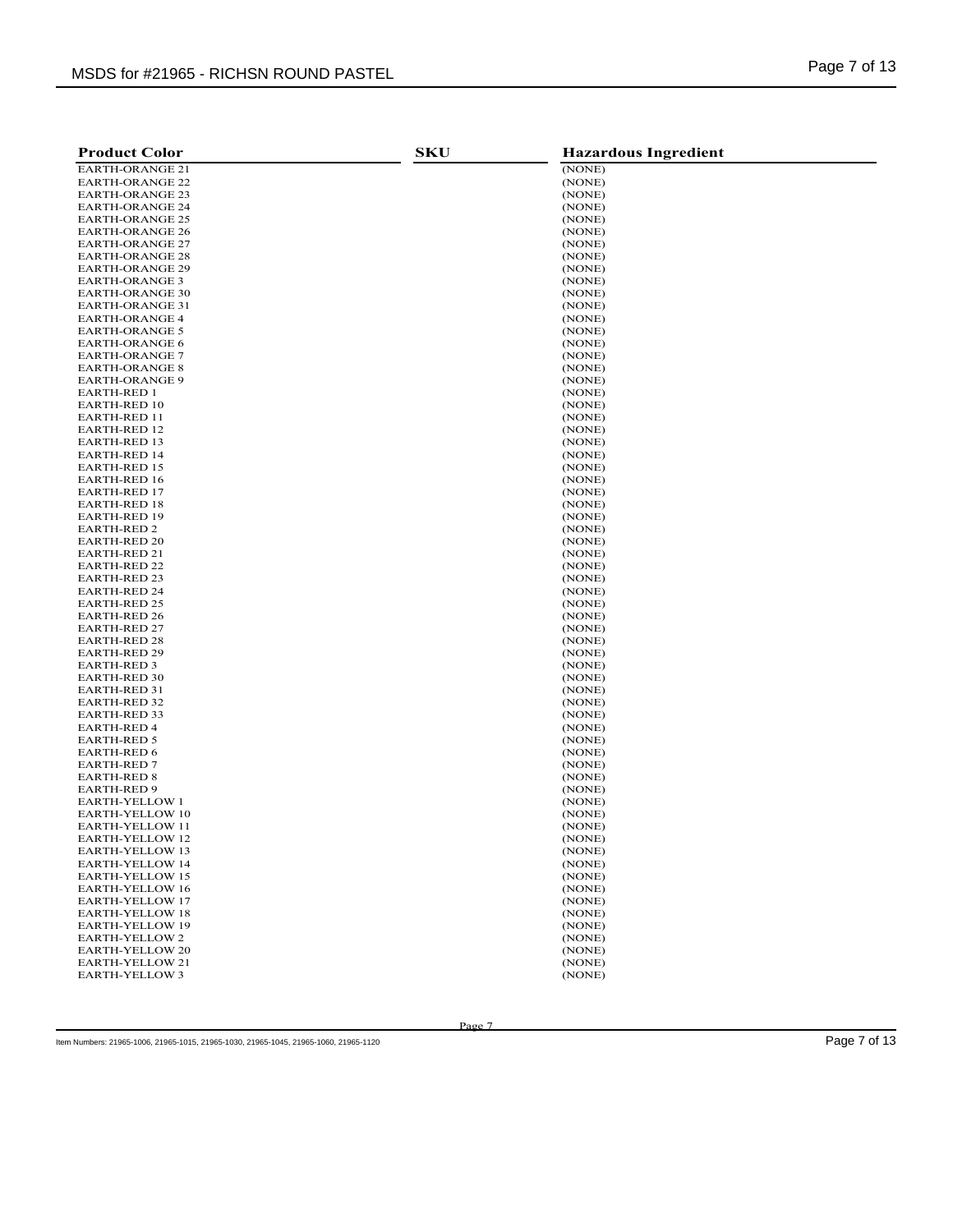| <b>Product Color</b>              | <b>SKU</b> | <b>Hazardous Ingredient</b> |
|-----------------------------------|------------|-----------------------------|
| EARTH-YELLOW 4                    |            | (NONE)                      |
| EARTH-YELLOW 5                    |            | (NONE)                      |
| EARTH-YELLOW 6                    |            | (NONE)                      |
| <b>EARTH-YELLOW 7</b>             |            | (NONE)                      |
| <b>EARTH-YELLOW 8</b>             |            | (NONE)                      |
| EARTH-YELLOW 9                    |            | (NONE)                      |
| <b>GREEN 1</b>                    |            | (NONE)                      |
| <b>GREEN 10</b>                   |            | (NONE)                      |
| <b>GREEN 11</b>                   |            | (NONE)                      |
| GREEN 12                          |            | (NONE)                      |
| <b>GREEN 13</b>                   |            | (NONE)                      |
| <b>GREEN 14</b>                   |            | (NONE)                      |
| <b>GREEN 15</b>                   |            | (NONE)                      |
| <b>GREEN 16</b>                   |            | (NONE)                      |
| <b>GREEN 17</b>                   |            | (NONE)                      |
| <b>GREEN 18</b>                   |            | (NONE)                      |
| <b>GREEN 19</b>                   |            | (NONE)                      |
| <b>GREEN 2</b>                    |            | (NONE)                      |
| <b>GREEN 20</b>                   |            | (NONE)<br>(NONE)            |
| GREEN 21<br><b>GREEN 22</b>       |            | (NONE)                      |
| <b>GREEN 23</b>                   |            | (NONE)                      |
| <b>GREEN 24</b>                   |            | (NONE)                      |
| <b>GREEN 25</b>                   |            | (NONE)                      |
| GREEN 26                          |            | (NONE)                      |
| GREEN 27                          |            | (NONE)                      |
| GREEN 28                          |            | (NONE)                      |
| <b>GREEN 29</b>                   |            | (NONE)                      |
| <b>GREEN 3</b>                    |            | (NONE)                      |
| GREEN 30                          |            | (NONE)                      |
| <b>GREEN 31</b>                   |            | (NONE)                      |
| GREEN 32                          |            | (NONE)                      |
| <b>GREEN 33</b>                   |            | (NONE)                      |
| <b>GREEN 34</b>                   |            | (NONE)                      |
| GREEN 35                          |            | (NONE)                      |
| GREEN 36                          |            | (NONE)                      |
| <b>GREEN 37</b>                   |            | (NONE)                      |
| GREEN 38                          |            | (NONE)                      |
| GREEN 39                          |            | (NONE)                      |
| GREEN 4                           |            | (NONE)                      |
| <b>GREEN 40</b>                   |            | (NONE)<br>(NONE)            |
| GREEN 41<br>GREEN 42              |            | (NONE)                      |
| <b>GREEN 43</b>                   |            | (NONE)                      |
| <b>GREEN 44</b>                   |            | (NONE)                      |
| GREEN 45                          |            | (NONE)                      |
| <b>GREEN 46</b>                   |            | (NONE)                      |
| <b>GREEN 47</b>                   |            | (NONE)                      |
| <b>GREEN 48</b>                   |            | (NONE)                      |
| <b>GREEN 49</b>                   |            | (NONE)                      |
| <b>GREEN 5</b>                    |            | (NONE)                      |
| GREEN 50                          |            | (NONE)                      |
| GREEN 51                          |            | (NONE)                      |
| <b>GREEN 52</b>                   |            | (NONE)                      |
| GREEN 53                          |            | (NONE)                      |
| <b>GREEN 54</b>                   |            | (NONE)                      |
| GREEN 55                          |            | (NONE)                      |
| <b>GREEN 56</b>                   |            | (NONE)                      |
| <b>GREEN 57</b>                   |            | (NONE)                      |
| <b>GREEN 58</b>                   |            | (NONE)                      |
| <b>GREEN 59</b>                   |            | (NONE)                      |
| <b>GREEN 6</b>                    |            | (NONE)                      |
| <b>GREEN 60</b>                   |            | (NONE)                      |
| <b>GREEN 61</b><br><b>GREEN 7</b> |            | (NONE)                      |
|                                   |            | (NONE)                      |
| <b>GREEN 8</b>                    |            | (NONE)                      |

Item Numbers: 21965-1006, 21965-1015, 21965-1030, 21965-1045, 21965-1060, 21965-1120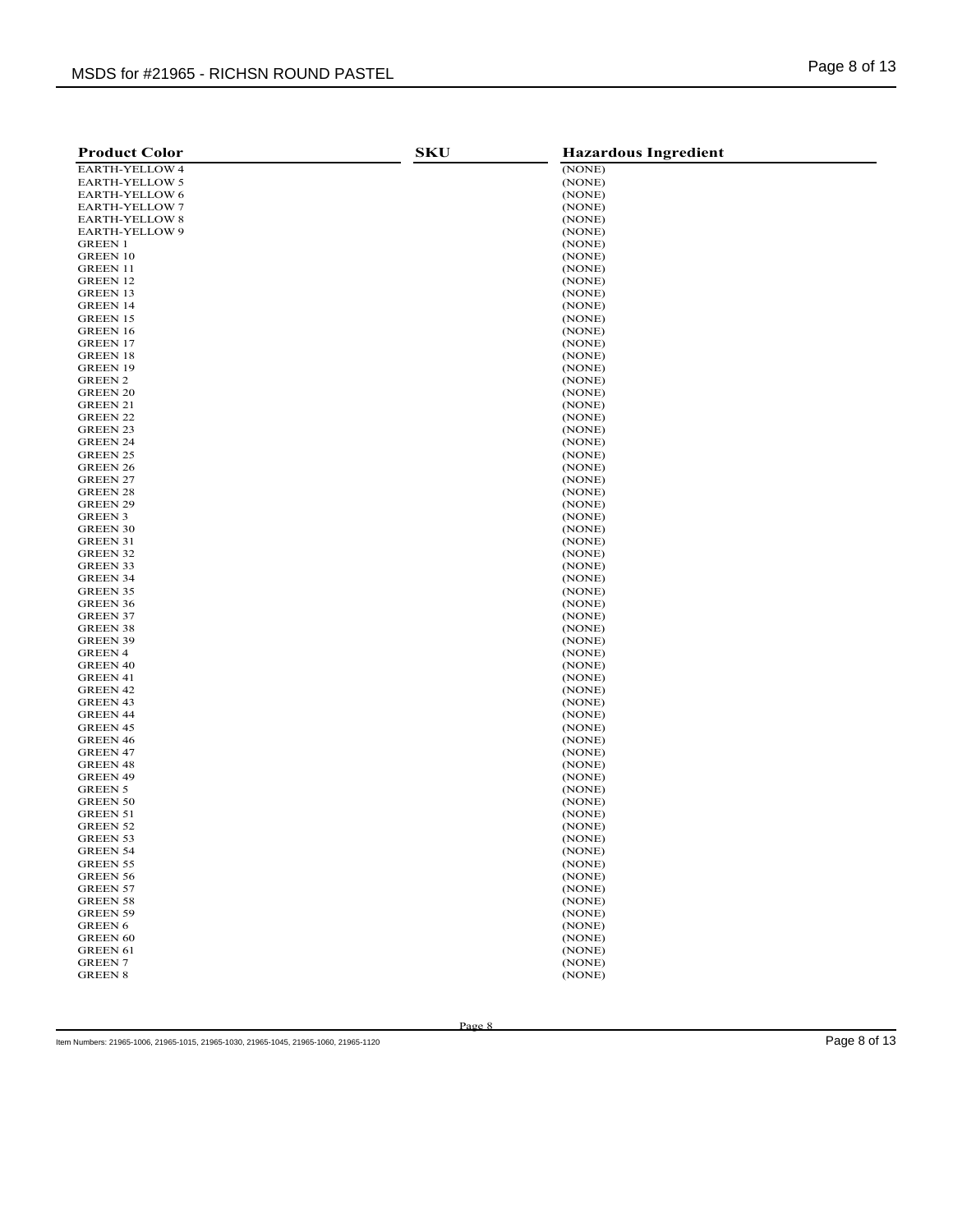| <b>Product Color</b> | <b>SKU</b> | <b>Hazardous Ingredient</b> |
|----------------------|------------|-----------------------------|
| <b>GREEN 9</b>       |            | (NONE)                      |
| GREY 1               |            | (NONE)                      |
| GREY 10              |            | (NONE)                      |
| GREY 11              |            | (NONE)                      |
| GREY 12              |            | (NONE)                      |
| GREY 13              |            | (NONE)                      |
| GREY 14              |            | (NONE)                      |
| GREY 15              |            | (NONE)                      |
| GREY 16              |            | (NONE)                      |
| GREY 17              |            | (NONE)                      |
| GREY 18              |            | (NONE)                      |
| GREY 19              |            | (NONE)                      |
| GREY 2               |            | (NONE)                      |
| GREY 20              |            | (NONE)                      |
| GREY 21              |            | (NONE)                      |
| GREY 22              |            | (NONE)                      |
| GREY 23              |            | (NONE)                      |
| GREY 24              |            | (NONE)                      |
| GREY 25              |            | (NONE)                      |
| GREY 26              |            | (NONE)                      |
| GREY 27              |            | (NONE)                      |
| GREY 28              |            | (NONE)                      |
| GREY 29              |            | (NONE)                      |
| GREY 3               |            | (NONE)                      |
| GREY 30              |            | (NONE)                      |
| GREY 31<br>GREY 32   |            | (NONE)<br>(NONE)            |
| GREY 33              |            | (NONE)                      |
| GREY 34              |            | (NONE)                      |
| GREY 35              |            | (NONE)                      |
| GREY 36              |            | (NONE)                      |
| GREY 37              |            | (NONE)                      |
| GREY 38              |            | (NONE)                      |
| GREY 39              |            | (NONE)                      |
| GREY 4               |            | (NONE)                      |
| GREY 40              |            | (NONE)                      |
| GREY 41              |            | (NONE)                      |
| GREY 42              |            | (NONE)                      |
| GREY 43              |            | (NONE)                      |
| GREY 44              |            | (NONE)                      |
| GREY 45              |            | (NONE)                      |
| GREY 46              |            | (NONE)                      |
| GREY 47              |            | (NONE)                      |
| GREY 48              |            | (NONE)                      |
| GREY 49              |            | (NONE)                      |
| GREY 5               |            | (NONE)                      |
| GREY 50              |            | (NONE)                      |
| GREY 51              |            | (NONE)                      |
| GREY 52              |            | (NONE)                      |
| GREY 53              |            | (NONE)                      |
| GREY 54              |            | (NONE)                      |
| GREY 55              |            | (NONE)                      |
| GREY 56<br>GREY 57   |            | (NONE)<br>(NONE)            |
| GREY 58              |            | (NONE)                      |
| GREY 59              |            | (NONE)                      |
| GREY 6               |            | (NONE)                      |
| GREY 60              |            | (NONE)                      |
| GREY 61              |            | (NONE)                      |
| GREY 62              |            | (NONE)                      |
| GREY 63              |            | (NONE)                      |
| GREY 64              |            | (NONE)                      |
| GREY 65              |            | (NONE)                      |
| GREY 66              |            | (NONE)                      |
| GREY 67              |            | (NONE)                      |
| GREY 68              |            | (NONE)                      |
|                      |            |                             |

Item Numbers: 21965-1006, 21965-1015, 21965-1030, 21965-1045, 21965-1060, 21965-1120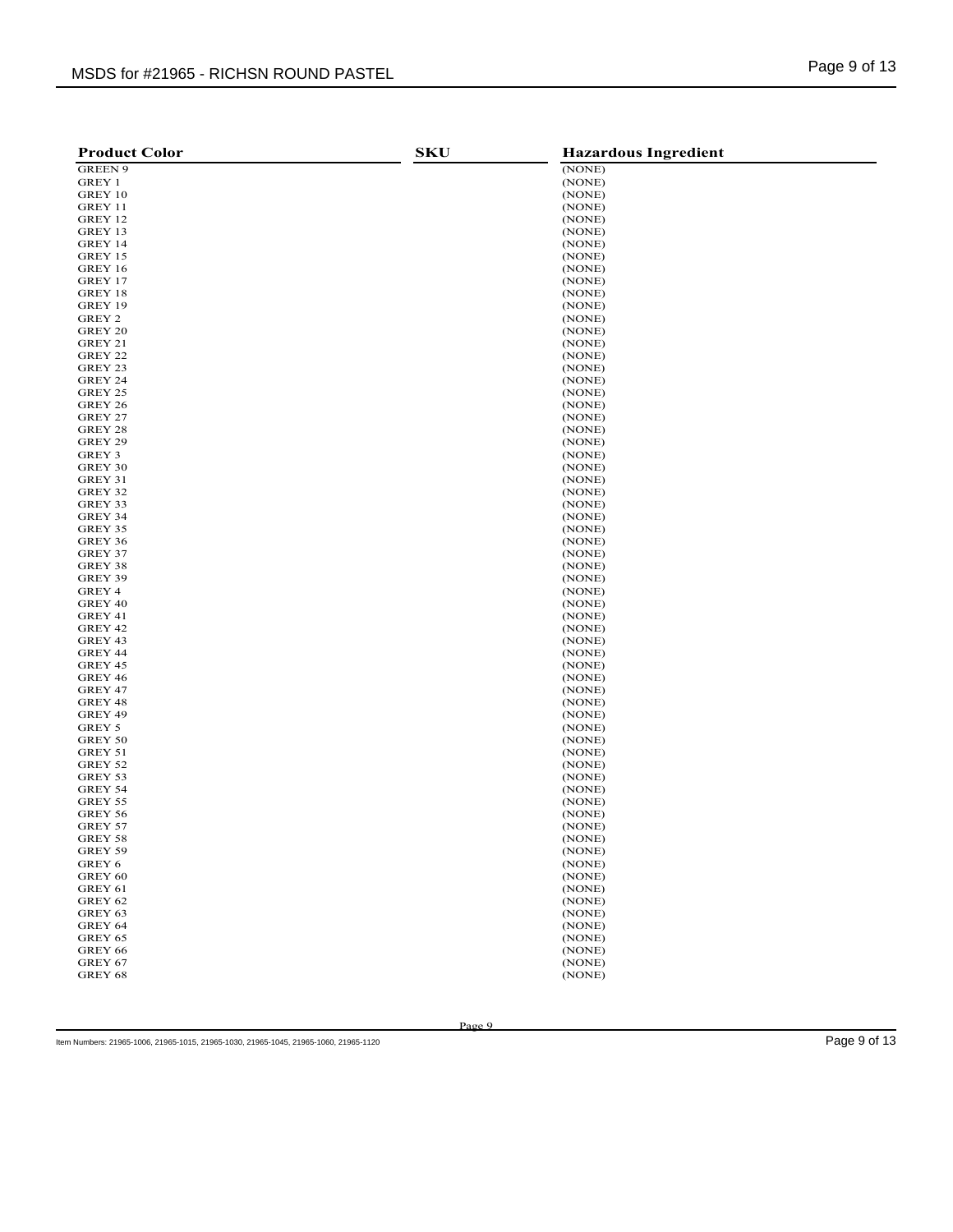| <b>Product Color</b>       | <b>SKU</b> | <b>Hazardous Ingredient</b> |
|----------------------------|------------|-----------------------------|
| GREY 69                    |            | (NONE)                      |
| GREY 7                     |            | (NONE)                      |
| GREY 70                    |            | (NONE)                      |
| GREY 8                     |            | (NONE)                      |
| GREY 9                     |            | (NONE)                      |
| <b>ORANGE 1</b>            |            | (NONE)                      |
| ORANGE 10                  |            | (NONE)                      |
| ORANGE 11                  |            | (NONE)                      |
| ORANGE <sub>12</sub>       |            | (NONE)                      |
| ORANGE 13                  |            | (NONE)                      |
| ORANGE 14                  |            | (NONE)                      |
| ORANGE 15                  |            | (NONE)                      |
| ORANGE 16                  |            | (NONE)                      |
| ORANGE 17                  |            | (NONE)                      |
| ORANGE 18                  |            | (NONE)                      |
| ORANGE 19                  |            | (NONE)                      |
| ORANGE 2                   |            | (NONE)                      |
| ORANGE <sub>20</sub>       |            | (NONE)                      |
| ORANGE 21                  |            | (NONE)                      |
| ORANGE <sub>22</sub>       |            | (NONE)                      |
| ORANGE <sub>23</sub>       |            | (NONE)                      |
| ORANGE 24                  |            | (NONE)                      |
| ORANGE <sub>25</sub>       |            | (NONE)                      |
| ORANGE <sub>26</sub>       |            | (NONE)                      |
| ORANGE 27                  |            | (NONE)                      |
| ORANGE <sub>28</sub>       |            | (NONE)                      |
| ORANGE 29                  |            | (NONE)                      |
| ORANGE <sub>3</sub>        |            | (NONE)                      |
| <b>ORANGE 4</b>            |            | (NONE)                      |
| ORANGE 5                   |            | (NONE)                      |
| <b>ORANGE 6</b>            |            | (NONE)                      |
| <b>ORANGE 7</b>            |            | (NONE)                      |
| ORANGE 8                   |            | (NONE)                      |
| ORANGE 9                   |            | (NONE)                      |
| RED 1                      |            | (NONE)                      |
| <b>RED 10</b>              |            | (NONE)                      |
| <b>RED 11</b>              |            | (NONE)                      |
| <b>RED 12</b>              |            | (NONE)                      |
| RED 13                     |            | (NONE)                      |
| RED 14                     |            | (NONE)                      |
| <b>RED 15</b>              |            | (NONE)                      |
| <b>RED 16</b>              |            | (NONE)                      |
| RED 17                     |            | (NONE)                      |
| RED 18                     |            | (NONE)                      |
| <b>RED 19</b>              |            | (NONE)                      |
| RED <sub>2</sub>           |            | (NONE)                      |
| RED <sub>20</sub>          |            | (NONE)                      |
| <b>RED 21</b>              |            | (NONE)                      |
| <b>RED 22</b>              |            | (NONE)                      |
| RED <sub>23</sub>          |            | (NONE)                      |
| RED <sub>24</sub>          |            | (NONE)                      |
| <b>RED 25</b>              |            | (NONE)                      |
| RED <sub>26</sub>          |            | (NONE)                      |
| <b>RED 27</b><br>RED 28    |            | (NONE)<br>(NONE)            |
|                            |            |                             |
| RED 29<br>RED <sub>3</sub> |            | (NONE)<br>(NONE)            |
| RED <sub>30</sub>          |            | (NONE)                      |
| <b>RED 31</b>              |            | (NONE)                      |
| <b>RED 32</b>              |            | (NONE)                      |
| RED <sub>33</sub>          |            | (NONE)                      |
| RED 34                     |            | (NONE)                      |
| <b>RED 35</b>              |            | (NONE)                      |
| RED <sub>36</sub>          |            | (NONE)                      |
| RED 37                     |            | (NONE)                      |
| RED <sub>38</sub>          |            | (NONE)                      |
|                            |            |                             |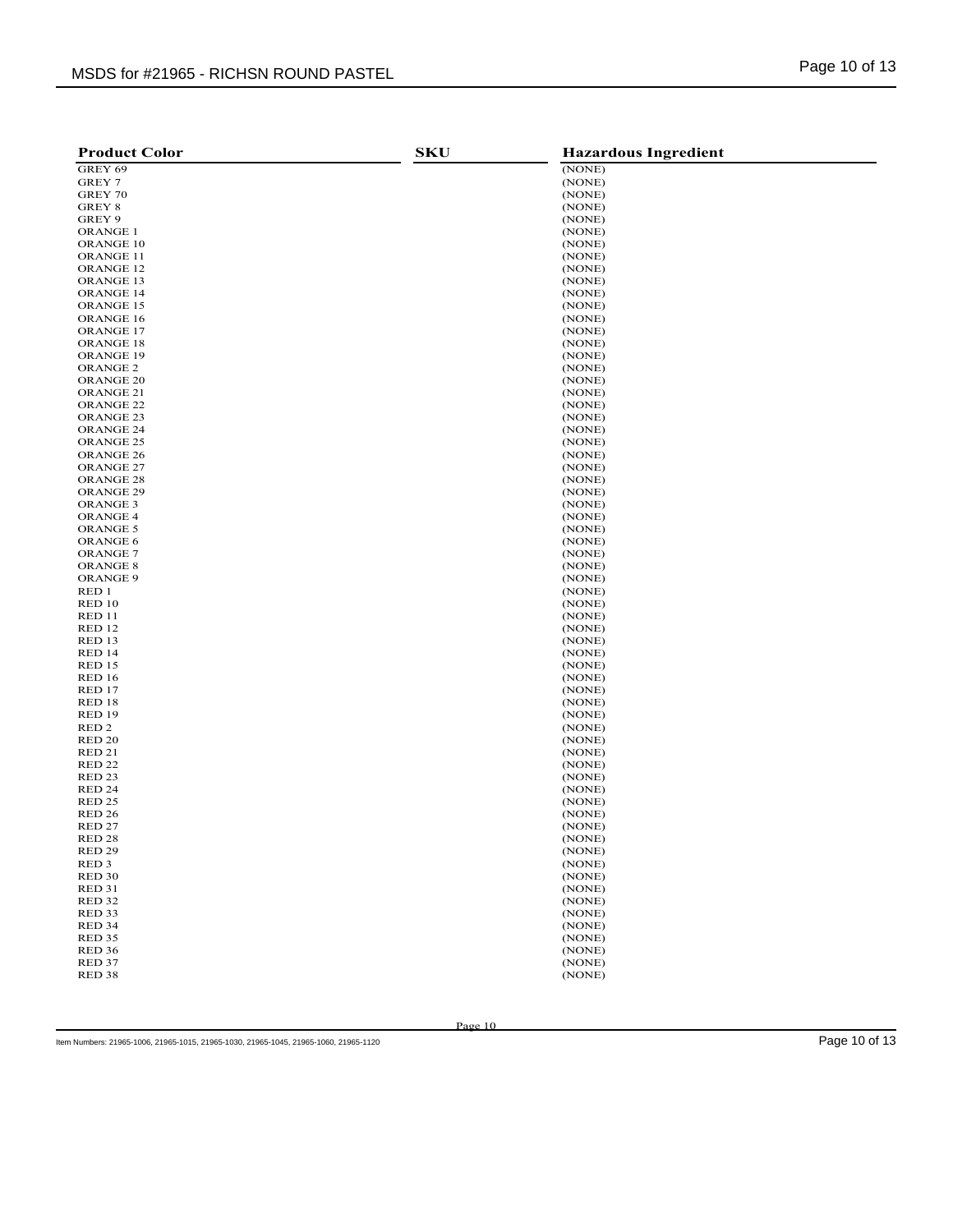| <b>Product Color</b>                                   | <b>SKU</b> | <b>Hazardous Ingredient</b> |
|--------------------------------------------------------|------------|-----------------------------|
| RED <sub>39</sub>                                      |            | (NONE)                      |
| RED <sub>4</sub>                                       |            | (NONE)                      |
| RED <sub>40</sub>                                      |            | (NONE)                      |
| RED <sub>41</sub>                                      |            | (NONE)                      |
| RED <sub>42</sub>                                      |            | (NONE)                      |
| RED <sub>43</sub>                                      |            | (NONE)                      |
| RED <sub>44</sub>                                      |            | (NONE)                      |
| <b>RED 45</b>                                          |            | (NONE)                      |
| <b>RED 46</b>                                          |            | (NONE)                      |
| RED 5                                                  |            | (NONE)                      |
| RED 6                                                  |            | (NONE)                      |
| RED <sub>7</sub>                                       |            | (NONE)                      |
| RED <sub>8</sub>                                       |            | (NONE)                      |
| RED <sub>9</sub>                                       |            | (NONE)                      |
| <b>TURQUOISE BLUE 1</b>                                |            | (NONE)                      |
| <b>TURQUOISE BLUE 10</b>                               |            | (NONE)                      |
| <b>TURQUOISE BLUE 11</b>                               |            | (NONE)                      |
| TURQUOISE BLUE 12                                      |            | (NONE)                      |
| <b>TURQUOISE BLUE 13</b>                               |            | (NONE)<br>(NONE)            |
| <b>TURQUOISE BLUE 14</b><br><b>TURQUOISE BLUE 15</b>   |            | (NONE)                      |
| TURQUOISE BLUE 16                                      |            | (NONE)                      |
| <b>TURQUOISE BLUE 17</b>                               |            | (NONE)                      |
| <b>TURQUOISE BLUE 18</b>                               |            | (NONE)                      |
| <b>TURQUOISE BLUE 19</b>                               |            | (NONE)                      |
| <b>TURQUOISE BLUE 2</b>                                |            | (NONE)                      |
| <b>TURQUOISE BLUE 20</b>                               |            | (NONE)                      |
| <b>TURQUOISE BLUE 21</b>                               |            | (NONE)                      |
| <b>TUROUOISE BLUE 22</b>                               |            | (NONE)                      |
| <b>TURQUOISE BLUE 23</b>                               |            | (NONE)                      |
| <b>TURQUOISE BLUE 24</b>                               |            | (NONE)                      |
| <b>TURQUOISE BLUE 25</b>                               |            | (NONE)                      |
| <b>TUROUOISE BLUE 26</b>                               |            | (NONE)                      |
| <b>TURQUOISE BLUE 27</b>                               |            | (NONE)                      |
| <b>TURQUOISE BLUE 3</b>                                |            | (NONE)                      |
| <b>TURQUOISE BLUE 4</b>                                |            | (NONE)                      |
| <b>TURQUOISE BLUE 5</b>                                |            | (NONE)                      |
| <b>TURQUOISE BLUE 6</b>                                |            | (NONE)                      |
| <b>TURQUOISE BLUE 7</b>                                |            | (NONE)                      |
| <b>TURQUOISE BLUE 8</b>                                |            | (NONE)                      |
| <b>TURQUOISE BLUE 9</b>                                |            | (NONE)                      |
| <b>TURQUOISE GREEN 1</b>                               |            | (NONE)                      |
| <b>TURQUOISE GREEN 10</b>                              |            | (NONE)                      |
| <b>TURQUOISE GREEN 11</b><br><b>TURQUOISE GREEN 12</b> |            | (NONE)<br>(NONE)            |
| <b>TURQUOISE GREEN 13</b>                              |            | (NONE)                      |
| <b>TURQUOISE GREEN 14</b>                              |            | (NONE)                      |
| <b>TURQUOISE GREEN 15</b>                              |            | (NONE)                      |
| <b>TURQUOISE GREEN 16</b>                              |            | (NONE)                      |
| <b>TURQUOISE GREEN 17</b>                              |            | (NONE)                      |
| <b>TURQUOISE GREEN 18</b>                              |            | (NONE)                      |
| <b>TURQUOISE GREEN 19</b>                              |            | (NONE)                      |
| <b>TURQUOISE GREEN 2</b>                               |            | (NONE)                      |
| <b>TURQUOISE GREEN 20</b>                              |            | (NONE)                      |
| <b>TURQUOISE GREEN 21</b>                              |            | (NONE)                      |
| TURQUOISE GREEN 22                                     |            | (NONE)                      |
| <b>TURQUOISE GREEN 23</b>                              |            | (NONE)                      |
| <b>TURQUOISE GREEN 3</b>                               |            | (NONE)                      |
| TURQUOISE GREEN 4                                      |            | (NONE)                      |
| <b>TURQUOISE GREEN 5</b>                               |            | (NONE)                      |
| <b>TURQUOISE GREEN 6</b>                               |            | (NONE)                      |
| <b>TURQUOISE GREEN 7</b>                               |            | (NONE)                      |
| <b>TURQUOISE GREEN 8</b>                               |            | (NONE)                      |
| <b>TURQUOISE GREEN 9</b>                               |            | (NONE)                      |
| VIOLET 1                                               |            | (NONE)                      |
| VIOLET 10                                              |            | (NONE)                      |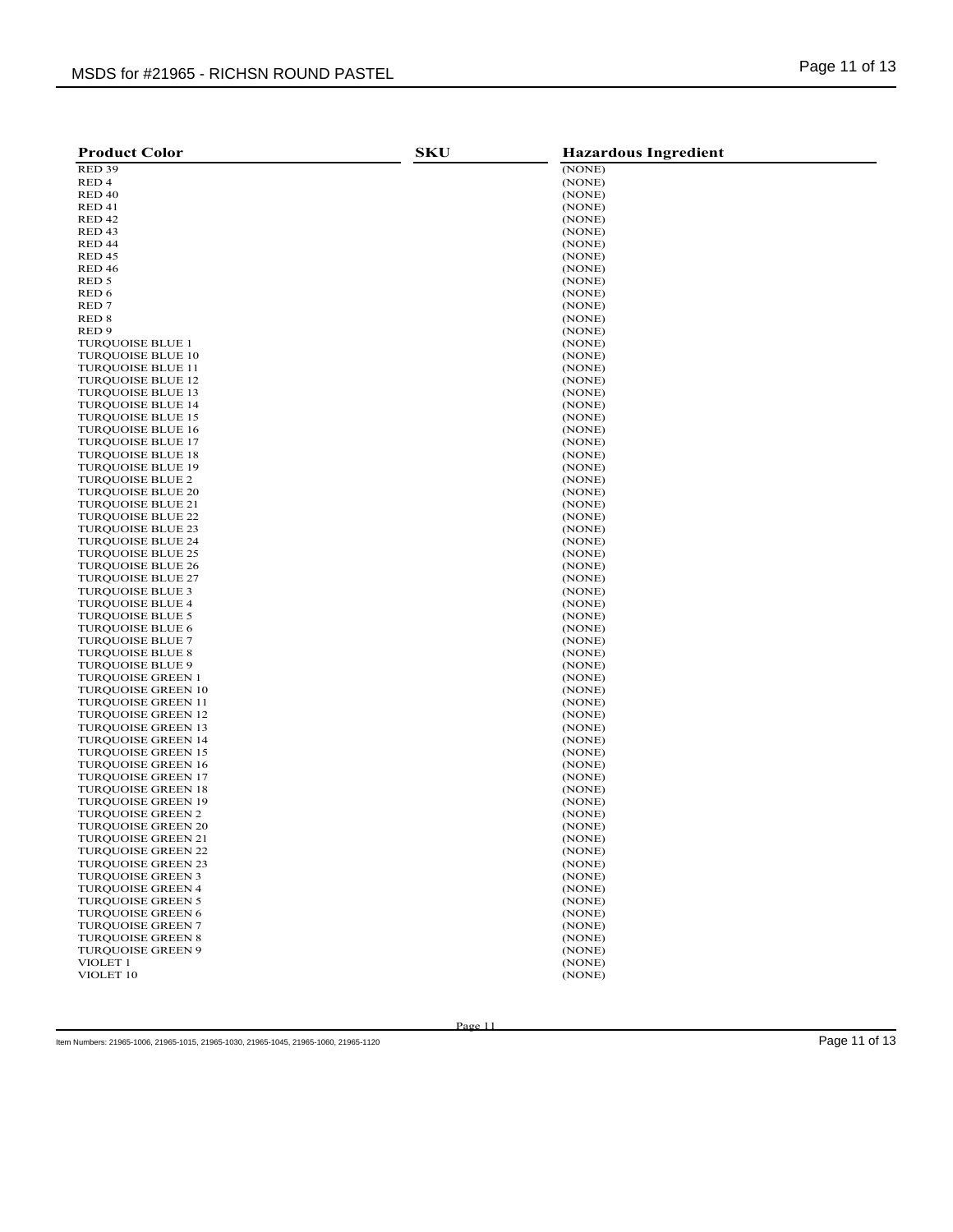| <b>Product Color</b>                         | <b>SKU</b> | <b>Hazardous Ingredient</b> |
|----------------------------------------------|------------|-----------------------------|
| VIOLET 11                                    |            | (NONE)                      |
| VIOLET <sub>12</sub>                         |            | (NONE)                      |
| VIOLET <sub>13</sub>                         |            | (NONE)                      |
| VIOLET 14                                    |            | (NONE)                      |
| VIOLET 15                                    |            | (NONE)                      |
| VIOLET 16                                    |            | (NONE)                      |
| VIOLET <sub>17</sub>                         |            | (NONE)                      |
| VIOLET <sub>18</sub>                         |            | (NONE)                      |
| VIOLET 19                                    |            | (NONE)                      |
| VIOLET <sub>2</sub>                          |            | (NONE)                      |
| VIOLET <sub>20</sub>                         |            | (NONE)                      |
| VIOLET <sub>21</sub>                         |            | (NONE)                      |
| VIOLET <sub>22</sub>                         |            | (NONE)                      |
| VIOLET <sub>23</sub>                         |            | (NONE)                      |
|                                              |            |                             |
| VIOLET <sub>24</sub><br>VIOLET <sub>25</sub> |            | (NONE)                      |
|                                              |            | (NONE)                      |
| VIOLET <sub>26</sub>                         |            | (NONE)                      |
| VIOLET <sub>27</sub>                         |            | (NONE)                      |
| VIOLET <sub>28</sub>                         |            | (NONE)                      |
| VIOLET <sub>29</sub>                         |            | (NONE)                      |
| VIOLET 3                                     |            | (NONE)                      |
| VIOLET 30                                    |            | (NONE)                      |
| VIOLET <sub>31</sub>                         |            | (NONE)                      |
| VIOLET <sub>32</sub>                         |            | (NONE)                      |
| VIOLET <sub>33</sub>                         |            | (NONE)                      |
| VIOLET 4                                     |            | (NONE)                      |
| VIOLET <sub>5</sub>                          |            | (NONE)                      |
| VIOLET <sub>6</sub>                          |            | (NONE)                      |
| VIOLET <sub>7</sub>                          |            | (NONE)                      |
| VIOLET <sub>8</sub>                          |            | (NONE)                      |
| VIOLET <sub>9</sub>                          |            | (NONE)                      |
| YELLOW 1                                     |            | (NONE)                      |
| YELLOW 10                                    |            | (NONE)                      |
| YELLOW 11                                    |            | (NONE)                      |
| YELLOW 12                                    |            | (NONE)                      |
| YELLOW 13                                    |            | (NONE)                      |
| YELLOW 14                                    |            | (NONE)                      |
| YELLOW 15                                    |            | (NONE)                      |
| YELLOW 16                                    |            | (NONE)                      |
| YELLOW 17                                    |            | (NONE)                      |
| YELLOW 18                                    |            | (NONE)                      |
| YELLOW 19                                    |            | (NONE)                      |
| YELLOW 2                                     |            | (NONE)                      |
| YELLOW 20                                    |            | (NONE)                      |
| YELLOW 3                                     |            | (NONE)                      |
| YELLOW 4                                     |            | (NONE)                      |
| YELLOW 5                                     |            | (NONE)                      |
| YELLOW 6                                     |            | (NONE)                      |
| YELLOW 7                                     |            | (NONE)                      |
| YELLOW 8                                     |            | (NONE)                      |
| YELLOW 9                                     |            | (NONE)                      |
|                                              |            |                             |